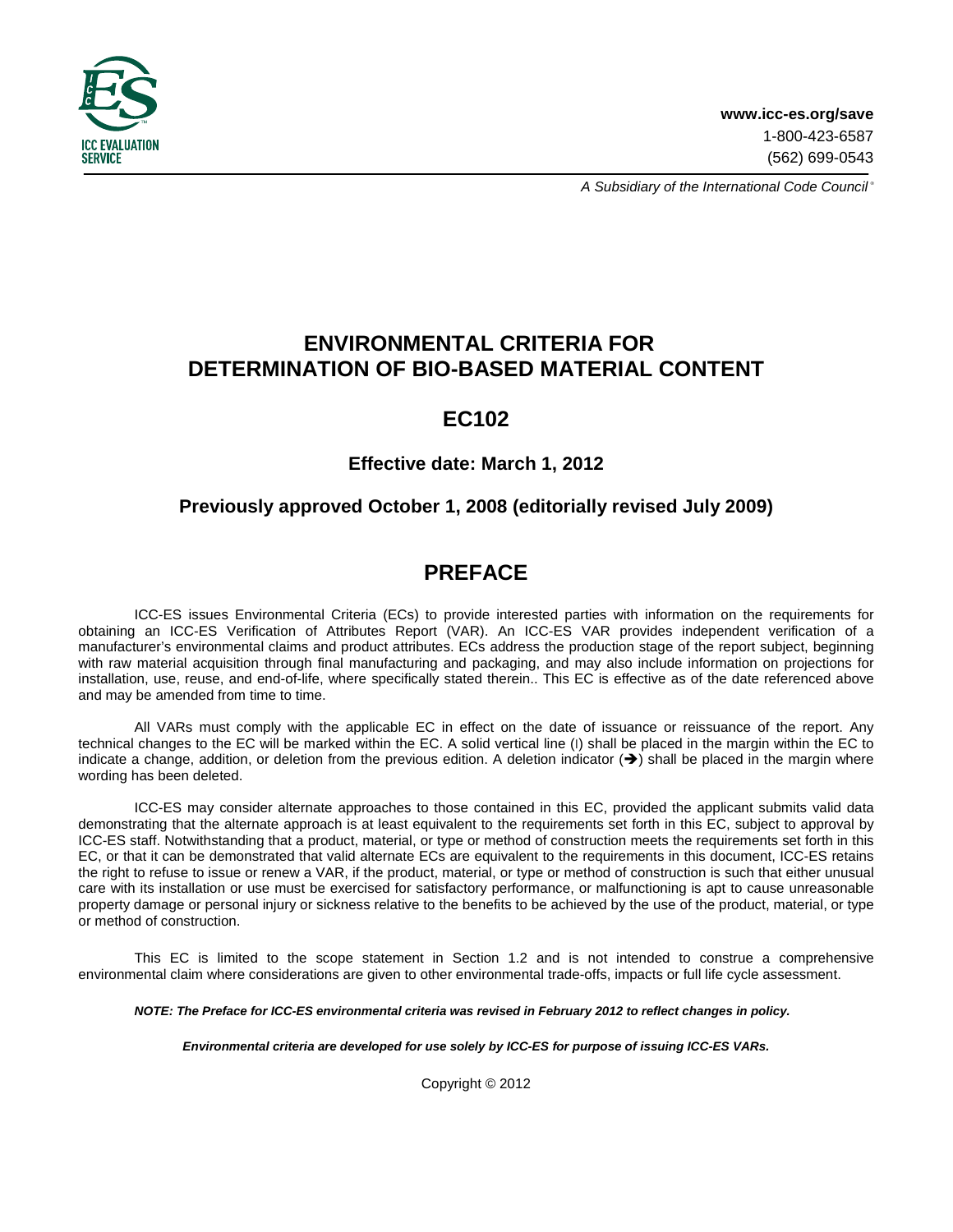### **1.0 INTRODUCTION**

**1.1 Purpose:** This document provides a procedure for determination of bio-based material content of products for recognition in an ICC-ES Sustainable Attributes Verification and Evaluation, Verification of Attributes Report (VAR).

l≁ **1.2 Scope:** Reports issued under this Environmental Criteria (EC) address raw material acquisition and production stages. Life cycle assessment considerations  $\rightarrow$  are outside the scope of this EC. Report users are responsible for determining compliance with applicable codes, standards and environmental regulations.

**1.3 Applicability:** Bio-based material content shall be evaluated based on the criteria in the following:

**1.3.1** IgCC Section 505.2.4

**1.3.2** CALGreen Sections A4.405.4 and A5.405.2

**1.3.3** ICC 700 Section 606.1

**1.3.4** ASHRAE Standard 189.1 Section 9.4.1.3

**1.3.5** ANSI/GBI 01-2010 Sections 10.1.2.2 and 10.2.2.2

**1.3.6** Note: The requirements of the ICC-ES Environmental Criteria for Determination of Certified Wood and Certified Wood Content (EC109) are applicable to wood and wood-based products seeking to comply as a bio-based material under ICC 700 Section 606.1(a) and ANSI/GBI 01-2010 Sections 10.1.2.2, 10.2.2.2 and 10.3.2.1.

#### **1.4 Referenced Documents:**

**1.4.1** ASTM D6866-11, Standard Test Methods for Determining the Biobased Content of Solid, Liquid, and Gaseous Samples Using Radiocarbon Analysis, ASTM International.

**1.4.2** ASTM D7612-10, Standard Practice in Categorizing Wood and Wood-Based Products according to their Fiber Sources, ASTM International.

**1.4.3** 2012 International Building Code® (IBC), International Code Council.

**1.4.4** 2012 International Residential Code® (IRC), International Code Council.

**1.4.5** 2012 International Green Construction Code™ (IgCC), International Code Council.

**1.4.6** 2010 California Green Building Standards Code (CALGreen), California Building Standards Commission.

**1.4.7** 2008 National Green Building Standard™ (ICC 700), National Association of Homebuilders.

**1.4.8** ANSI/ASHRAE/USGBC/IES Standard 189.1- 2009 – Standard for the Design of High-Performance Buildings (Except Low-Rise Residential Buildings), American Society of Heating, Refrigerating and Air-Conditioning Engineers, Inc.

**1.4.9** ANSI/GBI 01-2010 Green Building Assessment Protocol, Green Building Initiative, Inc.

#### **1.5 Terms and Definitions:**

**1.5.1 Bio-based Material:** A commercial or industrial product, other than food or feed, that is composed of, or derived from, in whole or in significant part, of biological products or renewable domestic agricultural materials, including plant, animal, and marine materials, or forestry materials. (IgCC Section 202)

**1.5.2 Fiber Procurement System:** A system that ensures that fiber procured for the manufacture of wood and wood-based products comes from responsible or certified sources in accordance with ASTM D7612. (IgCC Section 202)

**1.5.3 Forestry Materials**: Materials derived from the practice of planting and caring for forests and the management of growing timber. Such materials must come from short rotation woody crops (less than 10 years old), sustainably managed forests, wood residues, or forest thinnings.

**1.5.4 Wood-based Product:** Any material that consists, in whole or significant part, of forestry materials as measured by either weight or volume.

### **2.0 REQUIRED DATA**

**2.1 Product Description:** Information on the product to be evaluated. The information shall include the product name, style, part or model number, physical description, and a production flowchart with respect to amount and type of bio-based material content, as well as the overall manufacturing process for the product. Additionally, all relevant specifications for the product must be provided, along with the components and/or constituents used to manufacture the product, and the components used with the product in the final assembly. Specifications must be consistent with the product as described in the submitted test reports and quality documentation. As an example, for mixed materials (wet and dry), the following must be provided:

- i. Specifications of incoming materials, or the date of the signed, controlled document that describes each constituent and its specification.
- Mix ratios of the constituents, or the date of the signed, controlled document that describes the mix ratio.
- iii. Finished product specifications (for example, for wet products, specific gravity and viscosity; for formed products, weight, compressive strength, etc.).

When agreed to by ICC-ES, in lieu of providing the actual specifications, the applicant may identify the controlled document that describes the product specifications, provided the document is identified by a revision level and/or date.

When the product specifications are not provided to ICC-ES except through reference to a controlled document as described in the preceding paragraph, the controlled document describing the product specifications shall be made available to the inspection agency for their review and their verification, during the qualifying inspection described in Section 3.3, that the product specifications are consistent with the product described in the original qualifying data.

**2.2 Packaging and Identification:** A description of the packaging method and field identification of the product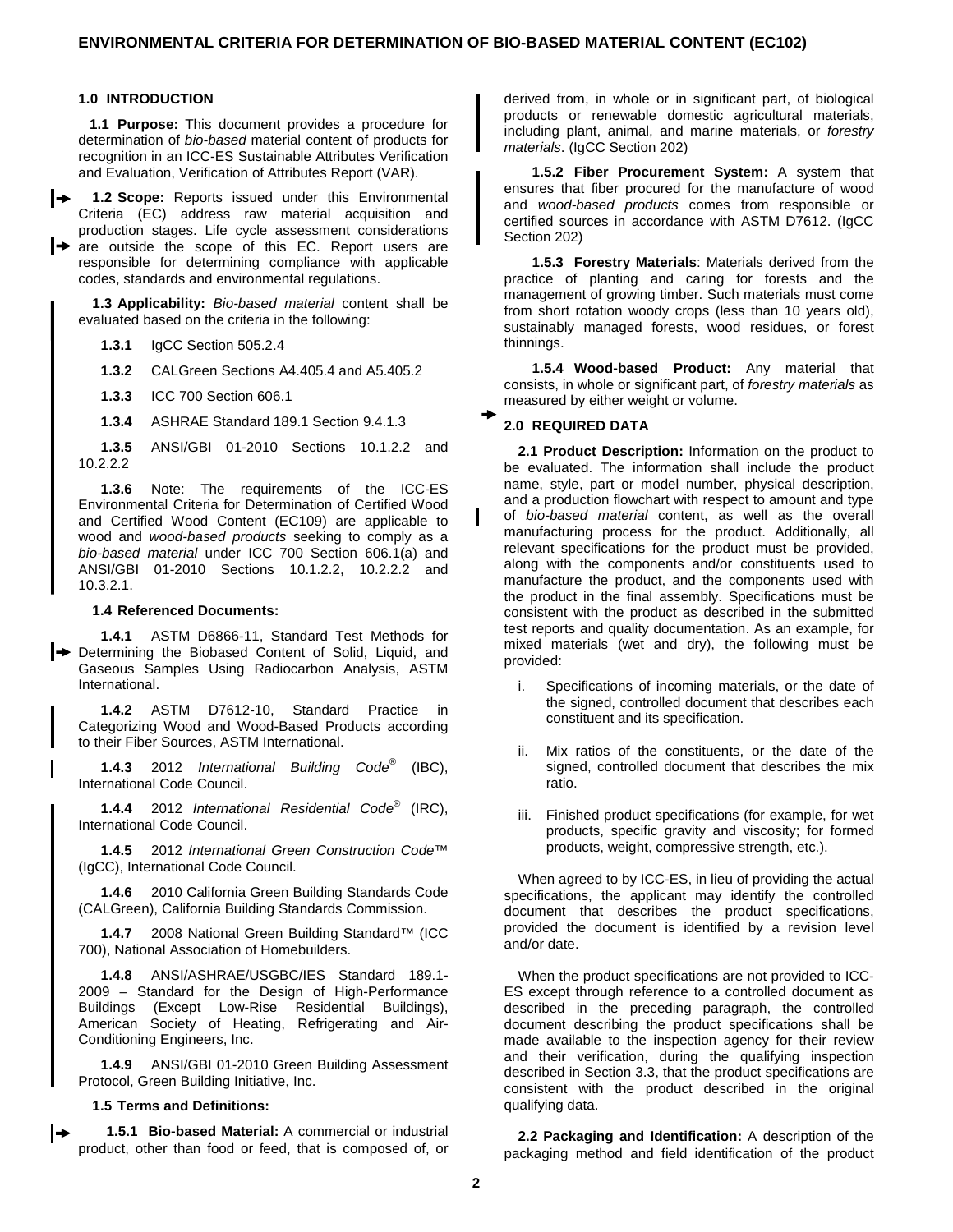shall be submitted. Identification shall include the ICC-ES VAR number.

**2.3 Bio-based Documentation:** The following data shall be submitted:

**2.3.1** Identification of all suppliers for the bio-based material raw materials, including alternate and secondary suppliers.

**2.3.2** Evidence that the bio-based material content complies with one of the following requirements:

**2.3.2.1** Results of testing performed in accordance with ASTM D6866. Bio-based material content shall be determined based on weight (%) of the total finished product.

**2.3.2.2** Results of testing that establishes compliance with the minimum bio-based content of the United States Department of Agriculture (USDA) Designation of Biobased Items for Federal Procurement (7 CFR Part 2902).

**2.3.2.3** Documentation that establishes compliance with the requirements of the USDA Certified Biobased Product program.

**2.3.2.4** For wood and wood-based products, documentation demonstrating compliance with the fiber procurement system requirements of Section 505.2.4(3) of the IgCC. Wood and wood-based products or forestry materials for which evidence is provided that the products meet the requirements of the applicable product standards set forth in Section 2303 of the IBC and/or Sections 502, 602 or 802 of the IRC are exempt from the submission requirements of Sections 3.1, 3.2 and 3.3, where evidence of compliance with those standards is submitted.

**2.3.3** Where bio-based material content is derived from short rotation crops, the rotation age (i.e., average time between regeneration/planting and harvesting of the bio-based raw materials) shall be submitted.

### **3.0 QUALITY CONTROL**

**3.1 Required Elements of the Quality System Documentation:** Quality system documentation shall be submitted that meets the requirements below.

 **Exception:** Where the VAR subject is also the subject of an ICC-ES evaluation report indicating  $\rightarrow$  compliance with the requirements of the IBC and/or IRC, this quality system documentation is not required to be submitted, provided that the applicant submits applicable  $\rightarrow$  documentation set forth in Section 2.3.2.4 of this criteria.

**3.1.1** The quality system documentation shall be signed and dated by an authorized representative of the manufacturer.

**3.1.2** The documentation shall clearly state the facility name of the manufacturing location, the street address and telephone number, and the name of the contact person at the facility.

**3.1.3** There shall be provisions for the quality system documentation to be reviewed at least annually. A record of revisions shall be maintained.

**3.1.4** The documentation shall indicate how the recognized product is to be identified in the field. This information shall be consistent with the information in the "Identification" section of the VAR, and should include a copy of the product label or a description of what is included on the label. Product labeling shall include, at a minimum, the report holder's name, the VAR number (ICC-ES VAR-XXXX), and information required by the applicable  $\rightarrow$  environmental criteria.

**3.1.5** Based on the product labeling, the quality system shall provide a means to trace finished product back to the production and quality control records at the manufacturing facility.

**3.1.6** The documentation shall describe the manufacturing process.

**3.1.7** The documentation shall include provisions for the documenting of product changes, evaluation of product changes and notification to the appropriate parties.

**3.1.8 Incoming Materials:** The documentation shall include procedures regarding inspections or tests that are conducted on incoming materials, or other means used to determine that the materials meet specifications (for example, mill test reports, certificates of analysis, certificates of compliance, etc.). If incoming material requiring a certificate at the time of receipt does not carry a certificate, then the documentation shall contain provisions for the material to be segregated until it has been appropriately tested or inspected, or the certificate is received.

**3.1.9 In-process Quality Control:** The documentation shall describe in-process quality control procedures, including how manufacturing processes are monitored to ensure that the product is consistently manufactured within the allowable tolerances.

**3.1.10 Final Inspection:** The documentation shall detail any final inspections and/or tests that are conducted before the product is labeled and shipped, to ensure that the finished product complies with specifications and applicable design values.

**3.1.11 Nonconforming Materials:** The documentation shall specify how nonconforming materials—incoming materials, materials in production, and finished materials—are segregated from production until a decision is made as to their disposition.

**3.1.12** When products are manufactured at multiple locations, the report applicant shall submit quality system documentation for each of the manufacturing sites.

**3.1.13** When the product is manufactured by a party other than the report holder, a form provided by ICC-ES to the applicant to cover this circumstance shall be submitted.

**3.2** The following declarations shall be provided to ICC-ES in a signed and dated affidavit from the report holder:

**3.2.1** The ICC-ES name, mark, or report number will only be used on products that are in compliance with the VAR and the quality system documentation.

**3.2.2** The report holder will promptly investigate and respond to ICC-ES when apprised by ICC-ES of complaints concerning product performance.